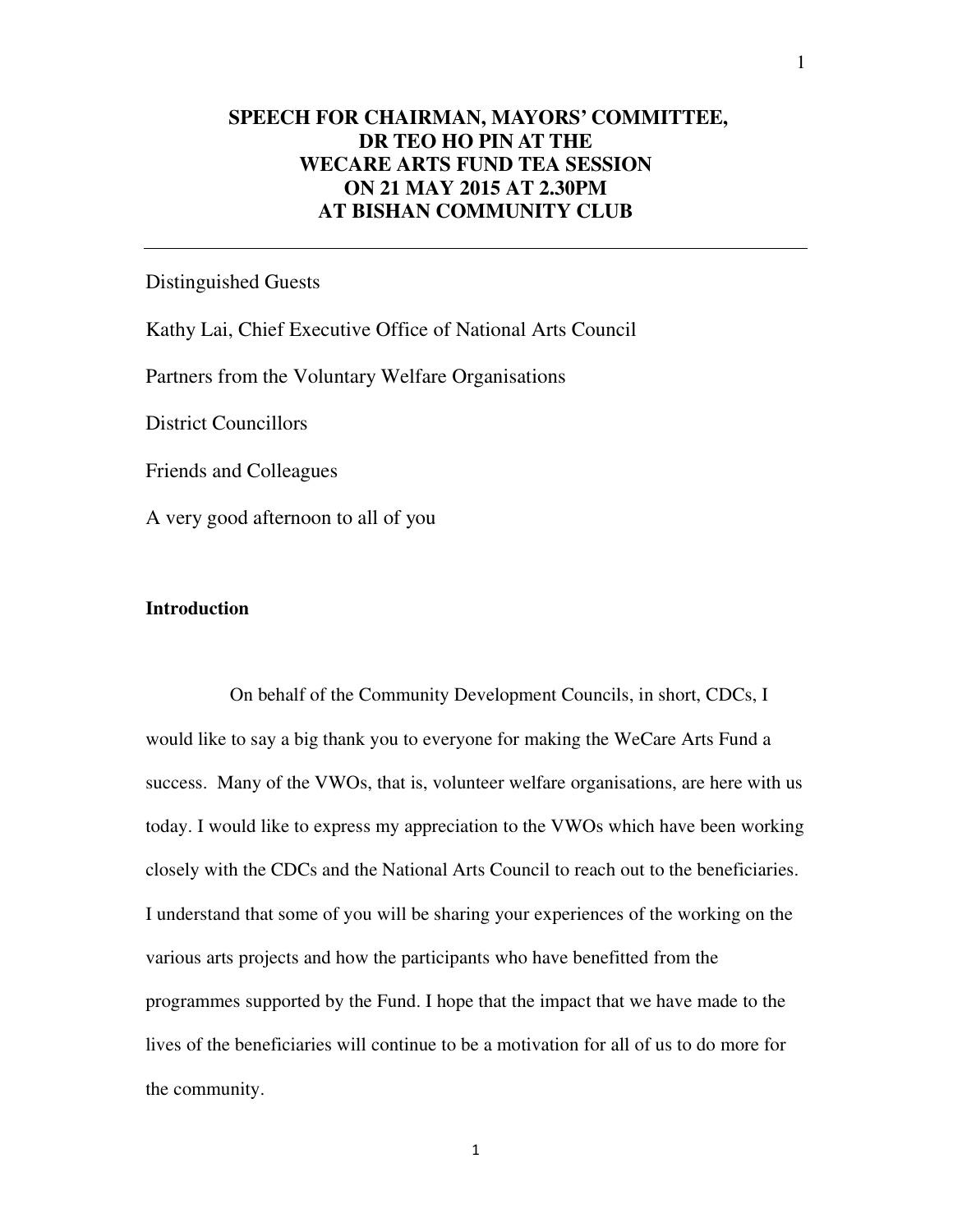2 Since the launch of the WeCare Arts Fund by the five CDCs and the National Arts Council, in short, NAC, in May 2014, I am heartened to know that we have made good progress over a short period of time. The WeCare Arts Fund is a meaningful scheme that brings arts closer to the beneficiaries within the social service sectors, fostering friendships amongst the elderly and boosting the confidence and self-esteem of the youths. So far, the Fund has supported 50 arts programmes for beneficiaries from 50 VWOs and reaching out to about 1,437 beneficiaries.

3 Staying true to its mission to build a caring and cohesive community, where we assist the needy, bond the people and connect the community, the CDCs have been working very closely with our partners such as NAC to identify emerging needs in the community. The CDCs have always taken a resident-centric approach, ensuring that we proactively respond to the ground and feel the needs of the residents; and build a supportive social infrastructure around them to enhance their well-being. The WeCare Arts Fund is an excellent example where we bring different partners together to do good, and reach out to more people in the community, to care for the community and help the vulnerable lead a healthy and socially engaged life.

4 At the heart of all projects and success is **PEOPLE**. Therefore, we have seated all of you in mixed groups so that you get to know each other better, learn more about the programmes supported by the Fund, and share your experiences so that we

2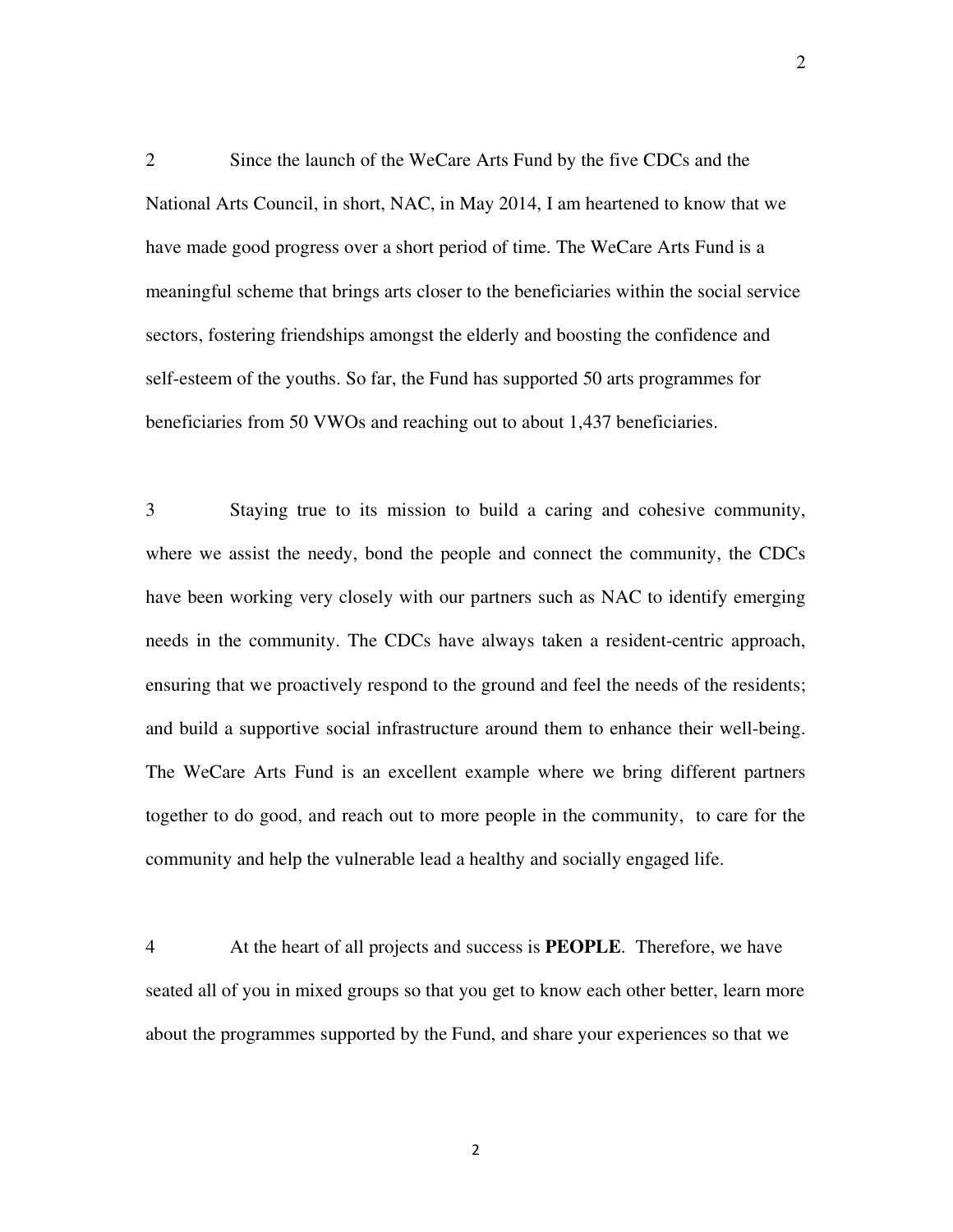can all learn from each other some of the good practices to enhance our programme for the benefit of the beneficiaries.

5 The project "Batik Painting" is one of the outreach efforts by one of the VWOs, Cerebral Palsy Alliance to involve members of the community and to integrate people with special needs into the society. Participants were introduced to arts and many picked new skills and found fulfilment in their lives. Michelle Low, aged 30, who cannot communicate effectively verbally, fell in love with batik painting because of the vibrant colours. Through the workshop she learnt to draw flowers, boats and most importantly, learnt to express herself through art and the pictures that she painted tell a thousand words. Another participant, 31-year- old Adrian Ng observed a difference in himself after going through few art sessions. Painting cultivated his patience when he handles people around him and he has learnt to be more organised. Rong Xian, aged 24, shared that though learning waxing is difficult, he enjoyed the process thoroughly as it was fun and fulfilling and he has made many friends.

6 We should continue to expand such good programmes and other programmes by; firstly, encouraging more VWOs to collaborate with artists to organise meaningful projects for their beneficiaries and providing more opportunities and platforms such as today's session for all the key players to meet, understand each other better and forge new networks and working relationships. We hope through these players, they can help motivated like-minded artists and VWOs to tap on the

3